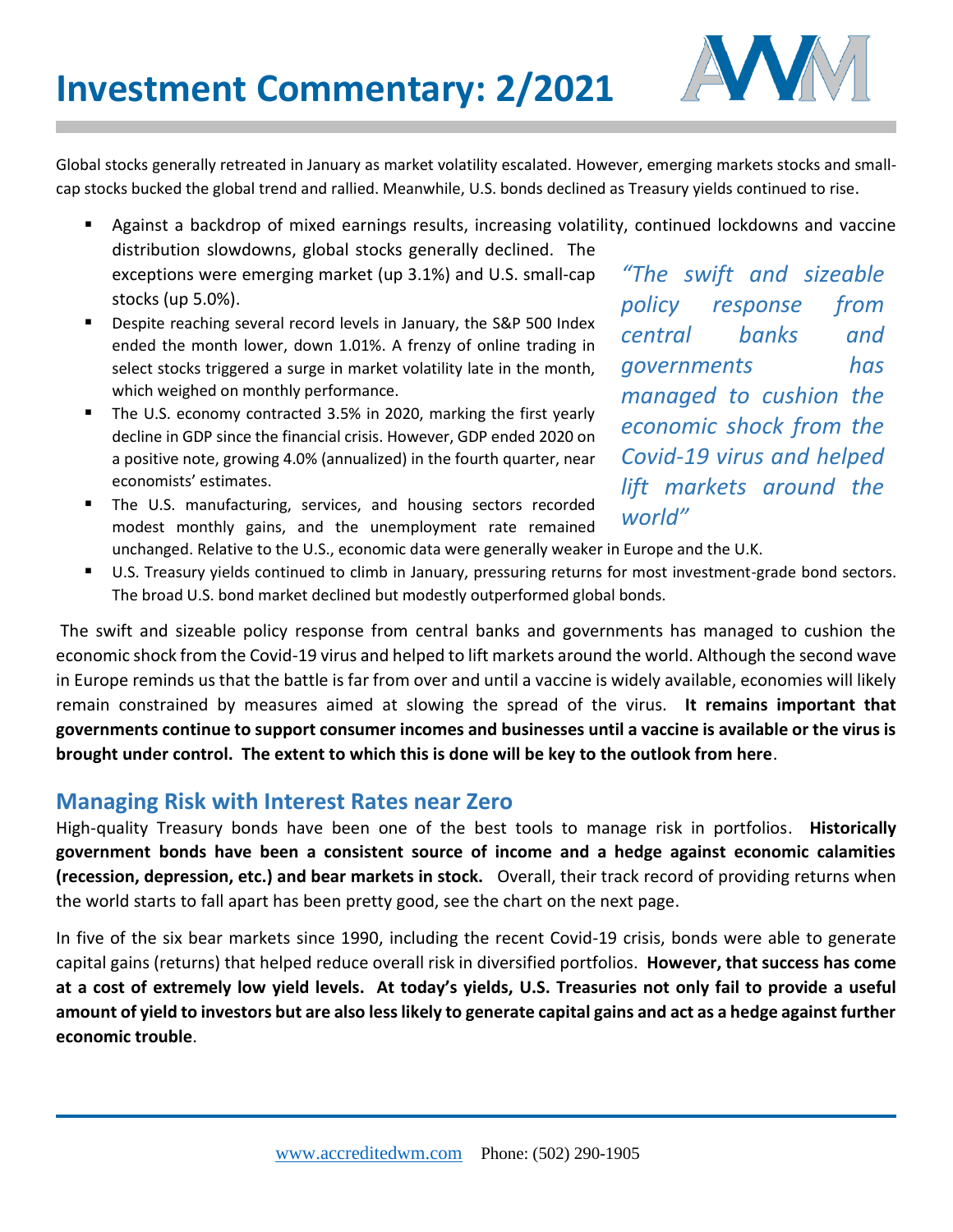

That being said, investors should not abandon treasury bonds, but simply be aware they are not likely to serve as well as the risk diversifiers they have in the past. A few things investors should consider when managing risk in portfolios are: given where inflation break-even rates are consider replacing some of your Treasury bonds with inflation protection bonds (TIPs); supplement portfolios with

| <b>Bear Market</b>     | <b>Start</b> | <b>End</b> | MSCI<br>World<br>Return | <b>Yield Change</b><br>for 10-Year U.S.<br><b>Treasury Note</b> | Capital Gain/Loss<br>of 10-Year U.S.<br>Treasury Note <sup>4</sup> |
|------------------------|--------------|------------|-------------------------|-----------------------------------------------------------------|--------------------------------------------------------------------|
| <b>First Gulf War</b>  | 7/16/90      | 9/28/90    | $-21.3%$                | 0.4%                                                            | $-2.4%$                                                            |
| LTCM                   | 7/20/98      | 10/5/98    | $-20.3%$                | $-1.3%$                                                         | 10.7%                                                              |
| <b>TMT</b>             | 3/27/00      | 10/9/02    | $-49.8%$                | $-2.6%$                                                         | 21.9%                                                              |
| GFC                    | 10/31/07     | 3/9/09     | $-57.8%$                | $-1.6%$                                                         | 13.6%                                                              |
| <b>Euro Crisis</b>     | 5/2/11       | 10/4/11    | $-22.0%$                | $-1.5%$                                                         | 13.7%                                                              |
| <b>Covid-19 Crisis</b> | 2/19/20      | 3/23/20    | $-34.0%$                | $-0.8%$                                                         | 7.8%                                                               |
|                        |              | Average    | $-34.2%$                | $-1.2%$                                                         | 10.9%                                                              |

Source: Datastream, MSCI, GMO

alternative assets that have a relatively low correlation to traditional stocks and bonds (real return, long/short, etc.); focus on asset class valuation, a lower valuation will reduce long-term risk; and make sure to rebalance portfolios-- an underappreciated aspect of portfolio management and an important tool to limit risk.

## **Changes to the Dow Jones Industrial Average (DJIA)**

Recently the DJIA announced several changes to its holdings, which prompted several questions from our clients. The changes were as follows: stocks added- Salesforce, Amgen, and Honeywell; stocks deleted: Exxon Pfizer and Raytheon. The questions asked centered around why they would do this and what the likely impact is. A recent study by Ned Davis Research helped answer these questions, and provided three main reasons why it happened:

I. It was a technical response created by Apple's recent 4 for 1 stock split. The DJIA is a price-weighted index, which is unique, most indices are market-capitalization-weighted. So the lower price per share for Apple would have reduced the index weighting to technology stocks.